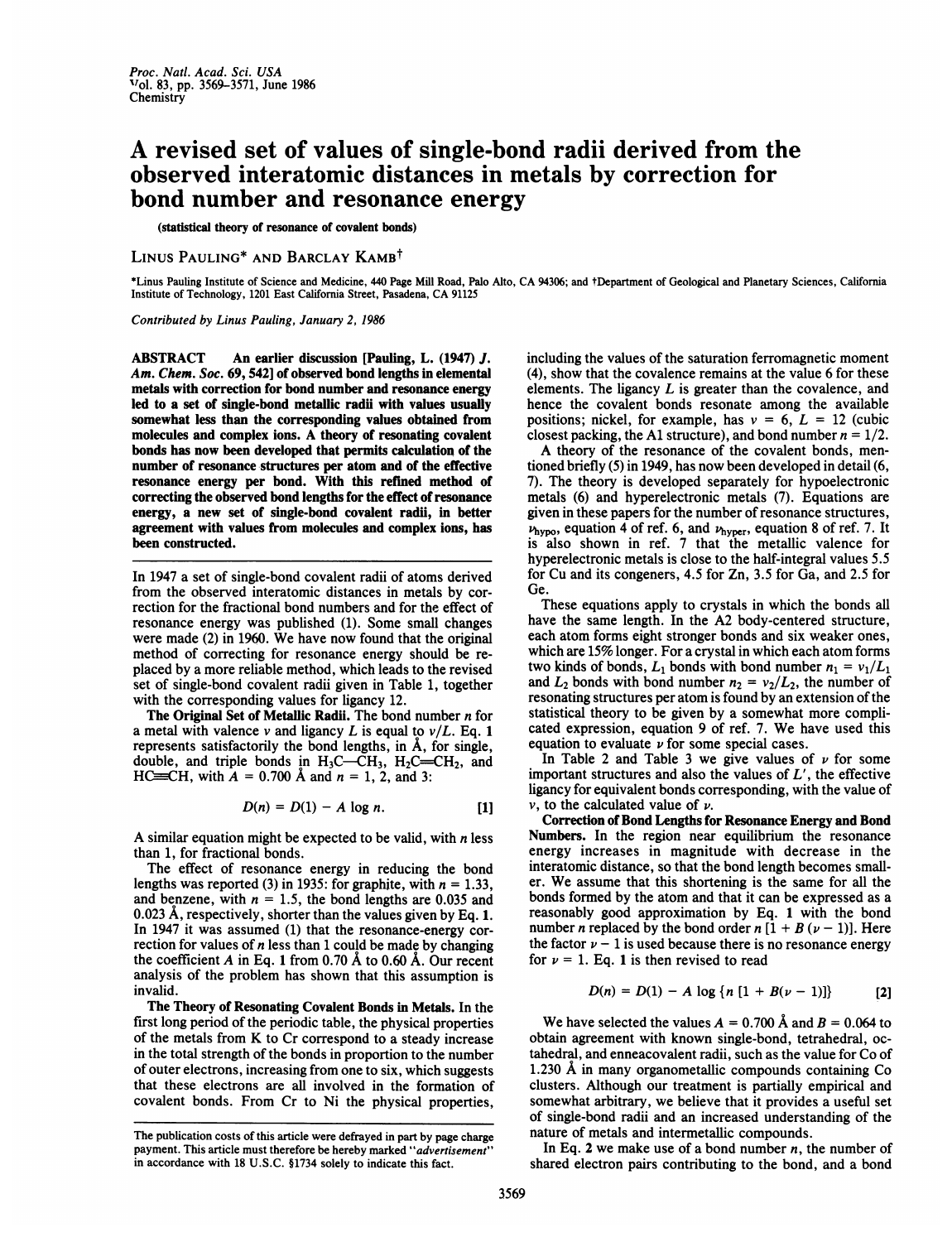Table 1. Metallic single-bond radii and radii for ligancy 12 (in  $\hat{A}$ )

| Element        | v                       | $R_1$ | $R (L = 12)$ | Element | ν                       | $\boldsymbol{R}_1$ | $R (L = 12)$ |
|----------------|-------------------------|-------|--------------|---------|-------------------------|--------------------|--------------|
| Li             | $\mathbf{1}$            | 1.196 | 1.547        | Sn      | $\overline{\mathbf{4}}$ | 1.405              | 1.487        |
| Be             | $\overline{\mathbf{c}}$ | 0.905 | 1.126        | Cs      | 1                       | 2.361              | 2.712        |
| B              | 3                       | 0.836 | 0.975        | Ba      | $\mathbf 2$             | 1.996              | 2.217        |
| $\mathbf C$    | 4                       | 0.772 | 0.816        | La      | 3                       | 1.726              | 1.865        |
| Na             | 1                       | 1.550 | 1.901        | Ce      | 3                       | 1.713              | 1.852        |
| Mg             | $\overline{\mathbf{c}}$ | 1.381 | 1.602        | Ce      | 4                       | 1.555              | 1.637        |
| Al             | 3                       | 1.293 | 1.432        | Pr      | 3                       | 1.699              | 1.838        |
| Si             | 4                       | 1.176 | 1.258        | Nd      | $\overline{\mathbf{3}}$ | 1.683              | 1.822        |
| K              | $\mathbf{1}$            | 2.001 | 2.352        | Pm      | 3                       | 1.670              | 1.809        |
| Ca             | $\overline{\mathbf{c}}$ | 1.755 | 1.976        | Sm      | 3                       | 1.663              | 1.802        |
| Sc             | $\overline{\mathbf{3}}$ | 1.515 | 1.654        | Eu      | $\overline{\mathbf{c}}$ | 1.823              | 2.044        |
| Ti             | 4                       | 1.384 | 1.466        | Gd      | $\overline{\mathbf{3}}$ | 1.660              | 1.799        |
| V              | 5                       | 1.310 | 1.354        | Tb      | $\overline{\mathbf{3}}$ | 1.641              | 1.780        |
| Cr             | 6                       | 1.260 | 1.282        | Dy      | $\overline{\mathbf{3}}$ | 1.632              | 1.771        |
| Mn             | 6                       | 1.250 | 1.272        | Ho      | 3                       | 1.624              | 1.763        |
| Fe             | 6                       | 1.250 | 1.272        | Er      | 3                       | 1.615              | 1.754        |
| Co             | 6                       | 1.230 | 1.252        | Tm      | 3                       | 1.604              | 1.743        |
| Ni             | 6                       | 1.224 | 1.246        | Yb      | $\mathbf 2$             | 1.718              | 1.939        |
| Cu             | 5.5                     | 1.245 | 1.276        | Lu      | 3                       | 1.593              | 1.732        |
| Zn             | 4.5                     | 1.307 | 1.368        | Hf      | 4                       | 1.503              | 1.585        |
| Ga             | 3.5                     | 1.258 | 1.366        | Ta      | 5                       | 1.418              | 1.462        |
| Ge             | 4                       | 1.225 | 1.307        | W       | 6                       | 1.378              | 1.400        |
| <b>Rb</b>      | $\mathbf{1}$            | 2.167 | 2.518        | Re      | 6                       | 1.352              | 1.374        |
| Sr             | $\overline{\mathbf{c}}$ | 1.931 | 2.152        | Os      | 6                       | 1.328              | 1.350        |
| Y              | 3                       | 1.659 | 1.798        | Ir      | 6                       | 1.335              | 1.357        |
| Zr             | 4                       | 1.515 | 1.607        | Pt      | 6                       | 1.365              | 1.387        |
| Nb             | 5                       | 1.417 | 1.461        | Au      | 5.5                     | 1.410              | 1.441        |
| Mo             | 6                       | 1.371 | 1.393        | Hg      | 4.5                     | 1.466              | 1.527        |
| Tc             | 6                       | 1.338 | 1.360        | Tl      | 2                       | 1.508              | 1.729        |
| Ru             | 6                       | 1.315 | 1.337        | Pb      | $\overline{\mathbf{c}}$ | 1.513              | 1.734        |
| <b>Rh</b>      | 6                       | 1.323 | 1.345        | Ra      | $\overline{\mathbf{c}}$ | 2.050              | 2.271        |
| Pd             | 6                       | 1.353 | 1.375        | Ac      | $\overline{\mathbf{3}}$ | 1.800              | 1.939        |
| Ag             | 5.5                     | 1.412 | 1.443        | Th      | 4                       | 1.722              | 1.804        |
| C <sub>d</sub> | 4.5                     | 1.466 | 1.527        | Pa      | 5                       | 1.555              | 1.599        |
| In             | 3.5                     | 1.442 | 1.550        | U       | 6                       | 1.402              | 1.424        |
| Sn             | 2.5                     | 1.418 | 1.594        |         |                         |                    |              |

order  $1 + B(\nu - 1)$  (for a single bond, with bond number 1), which involves the correction for the resonance energy. The bond order, based on the consideration of the resonance energy, was introduced by Coulson (8).

Evaluation of the Single-Bond Metallic Radii. Most of the metals for which radii are given in Table <sup>1</sup> have closest packed structures, with  $L = 12$ , for which Eq. 2 can be easily applied (for  $L = 12$ , the values of  $\nu$  for  $\nu = 1$  to 6 are 8.38, 10.39, 12.65, 14.11, 14.18, and 12.73). For the A2 structures and others with two or more different bond lengths, the values of  $n_i$  can be obtained from v and the correction 0.77 log  $n_i$ , by assuming that the bond-order correction is the same for all of the bonds. The value of  $\nu$  can then be determined from Tables 2 and 3 or the corresponding equations. All of the values in Table 1 are based on the observed bond lengths reported by Donohue (9).

Protactinium is the only element for which the atoms have ligancy 10. The body-centered tetragonal unit has  $a = 3.925$ ,  $c = 3.238$  Å,  $c/a = 0.825$ , each atom having eight neighbors at 3.213 A and two at 3.238 A, average 3.218 A, which leads with Eq. 2 ( $v = 5$ ,  $v = 8.00$ ) to  $R_1 = 1.555$  Å. The bonds are half-bonds.

Each atom in the stable form of Ga has seven neighbors, twice its valence, one at 2.465 Å ( $n = 0.963$ ) and two each at 2,700, 2.735, and 2.792 Å ( $n = 0.477$ , 0.430, and 0.362). As an approximation for  $\nu$  we use  $\nu_{\text{hypo}}$  for  $L = 7$  and  $\nu = 3.5$ , which is 4.24, and obtain the value 1.258 Å for  $R_1$ .

As discussed in refs. 6 and 7, the outer <sup>s</sup> orbital for Sn is occupied by an unshared pair of electrons for  $Sn^0$  and  $Sn^-$  but is used for bonding for  $Sn^+$ . The  $s - p$  energy difference in Pb is greater, requiring  $Pb<sup>+</sup>$  to form only one bond, retaining the unshared pair. Evidence that Pb metal has valence 2 is provided by the observed bond length, 3.469 A, which is greater than expected for  $v = 2.5$ . For Tl, which is both univalent and trivalent in its compounds, we have assumed

metallic valence 2, giving  $R_1 = 1.508$  Å.<br>The value  $R_1 = 1.378$  Å for W in Table 1 is from the observed bond lengths in  $\alpha$ -W, with the A2 structure. In the  $\beta$ -W modification each W<sub>I</sub> has 12 W<sub>II</sub> neighbors at 2.822 Å, with each  $W_{II}$  having 14 neighbors with four different bond lengths. The value 2.822 Å with  $L = 12$  and  $v = 6$  leads to  $R_1$  $= 1.389 \text{ Å}.$ 

For several elements with complex structures or uncertain metallic valence (Mn, In, Ce), interpolated or otherwise estimated values are given in Table 1.

## DISCUSSION

As one example of use of the values of  $R_1$ , we discuss the structure of four allotropic forms of cerium, all with the cubic closest packed'arrangement. It has long been known (1) that for some of the forms the valence is neither 3 nor 4, but has intermediate values. A high-pressure form, stable from 44 to 80 kbar, has very low compressibility, indicating that  $\nu$  is constant. The bond length at 1 atmosphere (1.013  $\times$  10<sup>5</sup> Pa), by extrapolation, 3.274 Å, leads to  $R_1(v = 4) = 1.555$  Å. The value of  $R_1(v = 3)$  is obtained as 1.713 Å by interpolation between neighboring elements. It corresponds to bond length